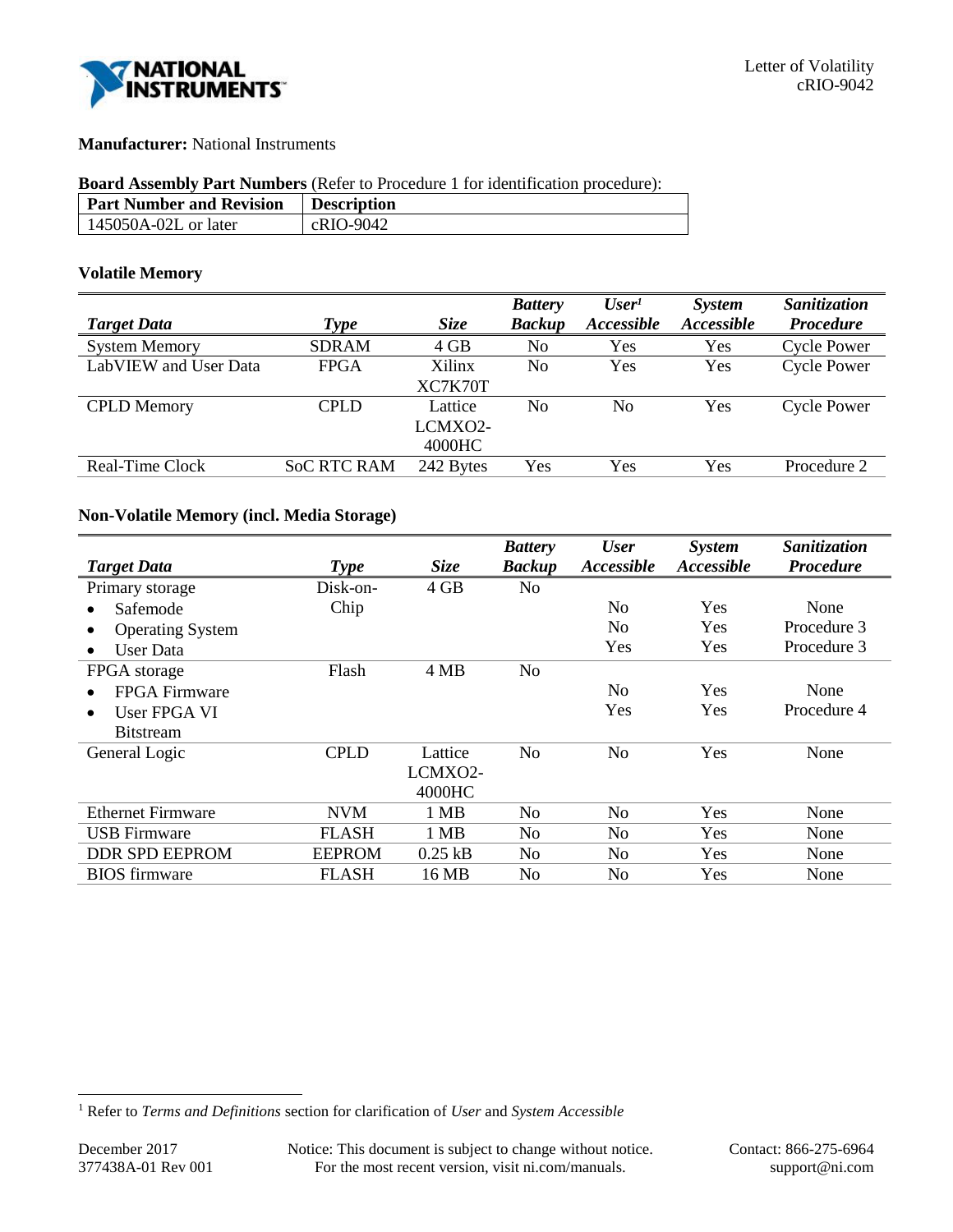

# **Procedures**

### **Procedure 1 – Board Assembly Part Number identification:**

To determine the Board Assembly Part Number and Revision, check the top left corner of the white label on the bottom of the module (145050a-02L, where 'a' is a capital letter indicating the revision).

### **Procedure 2 – SoC RTC RAM (Real-Time Clock Data):**

The battery-backed Real-Time Clock data can be cleared from the SoC RTC RAM using the CMOS reset button. To clear the Real-Time Clock data, perform the following steps:

- 1. Disconnect power form the cRIO controller.
- 2. Locate the CMOS reset button in the center of the cRIO backplane.
- 3. Press the CMOS reset button and hold it for 1 second.

# **Procedure 3 – Primary Storage Disk-on-Chip (OS and User Data):**

The Primary Storage DoC can be reformatted to clear the OS and User Data areas. The format operation is a "quick format" that re-initializes the file table, thereby making the existing files inaccessible. Format the drive for this NI Linux Real-Time target by performing one of the following steps:

- 1. Right-click the controller in MAX and click on "Format Drive".
- 2. Issue the nisystemformat command via a serial console local connection or SSH remote connection. Visit ni.com/info and enter the info code *format* for details.
- 3. Write a LabVIEW program that invokes the Format VI of the System Configuration API for the controller.

# **Procedure 4 – FPGA Storage Flash (User FPGA Bitstream):**

The User FPGA Bitstream in the FPGA Storage Flash can be cleared using NI-RIO Device Setup. To clear the bitstream from the flash, perform the following steps:

- 1. Add the cRIO target to your LabVIEW project by right-clicking on the project and selecting New » Targets and Devices and selecting your cRIO.
- 2. Right-click on the FPGA project item and select RIO Device Setup.
- 3. In the Advanced section, select *Erase Bitfile on Flash*.